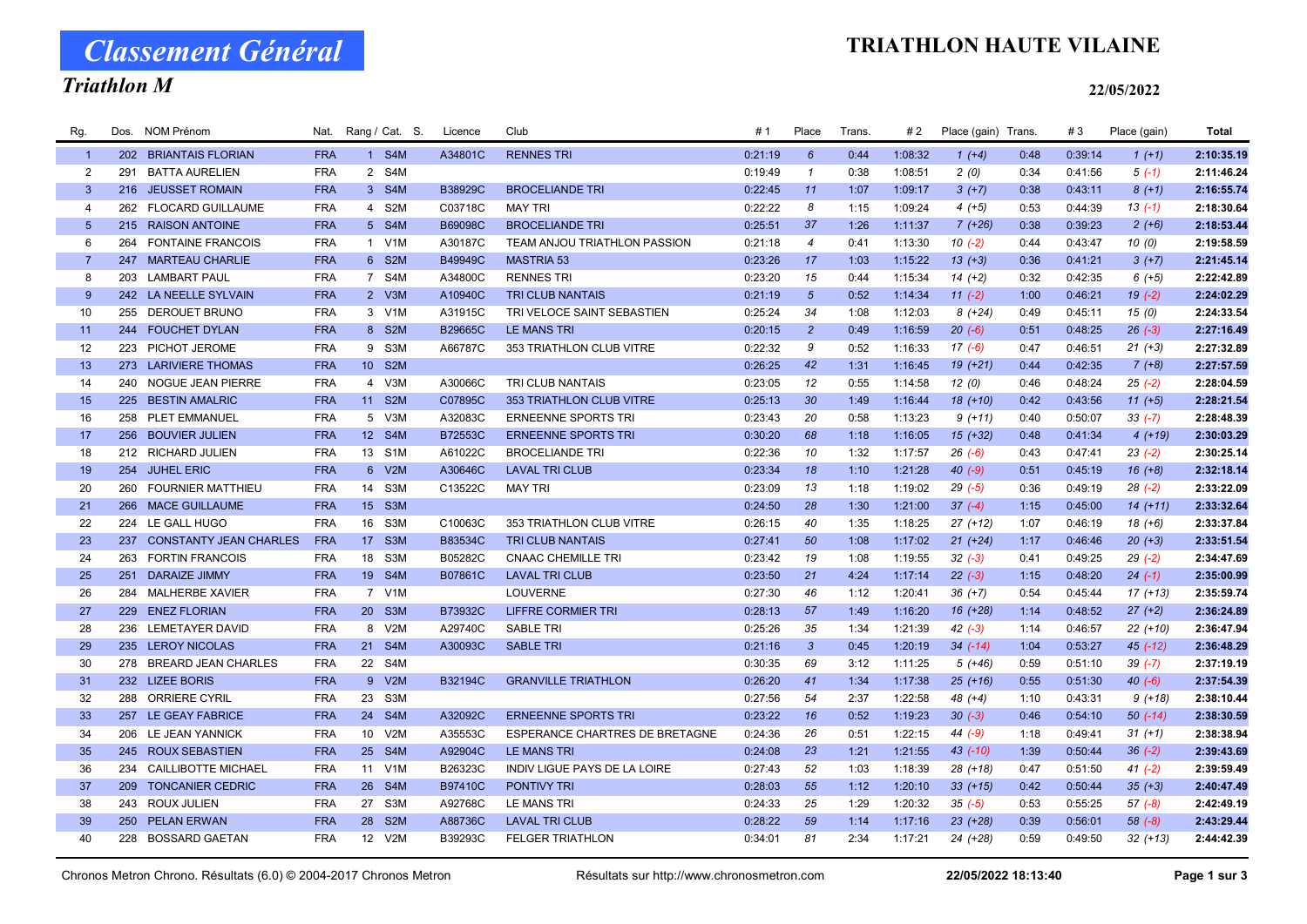# Classement Général

## Triathlon M

### TRIATHLON HAUTE VILAINE

#### 22/05/2022

| Rg. | Dos. | <b>NOM Prénom</b>            | Nat.       |                 | Rang / Cat. S.              | Licence | Club                      | #1      | Place           | Trans. | #2      | Place (gain) Trans |      | #3      | Place (gain) | <b>Total</b> |
|-----|------|------------------------------|------------|-----------------|-----------------------------|---------|---------------------------|---------|-----------------|--------|---------|--------------------|------|---------|--------------|--------------|
| 41  |      | 227 LIBERT JEAN ARNAUD       | <b>FRA</b> |                 | 13 V1M                      | B41320C | <b>FELGER TRIATHLON</b>   | 0:36:08 | 85              | 1:32   | 1:21:32 | 41 (+20)           | 0:58 | 0:44:35 | $12(+24)$    | 2:44:42.54   |
| 42  |      | 265 TRUEL JEREMY             | <b>FRA</b> | 29              | S3M                         |         |                           | 0:25:36 | 36              | 1:55   | 1:26:55 | $57$ $(-18)$       | 1:05 | 0:49:40 | $30 (+12)$   | 2:45:08.59   |
| 43  | 201  | LE BELLER STEPHANE           | <b>FRA</b> | 14              | V2M                         | B20882C | <b>TRIATHLE VANNES</b>    | 0:28:38 | 60              | 0:52   | 1:24:03 | $52 (+9)$          | 0:47 | 0:51:08 | $38 (+8)$    | 2:45:25.04   |
| 44  | 207  | <b>BOYAVAL ARTHUR</b>        | <b>FRA</b> | 30              | S <sub>2</sub> M            | B86064C | <b>CNP REDON</b>          | 0:25:07 | 29              | 1:07   | 1:23:39 | $50( -12)$         | 1:17 | 0:54:48 | $56(-3)$     | 2:45:56.34   |
| 45  | 249  | <b>CHAUVEAU THIERRY</b>      | <b>FRA</b> |                 | 15 V3M                      | A74514C | <b>LAVAL TRI CLUB</b>     | 0:25:17 | 32 <sup>2</sup> | 1:35   | 1:23:10 | 49 (-10)           | 1:26 | 0:54:40 | $55(-3)$     | 2:46:05.29   |
| 46  | 285  | <b>BRIAND NATHAN</b>         | <b>FRA</b> | 31              | S <sub>1</sub> M            |         |                           | 0:25:20 | 33              | 1:23   | 1:24:56 | $55(-14)$          | 1:16 | 0:53:29 | $46 (+1)$    | 2:46:22.64   |
| 47  |      | 238 GIRARD BENJAMIN          | <b>FRA</b> |                 | 32 S3M                      | C01988C | <b>TRI CLUB NANTAIS</b>   | 0:27:38 | 47              | 0:57   | 1:22:58 | $47 (+1)$          | 1:14 | 0:53:51 | $48(-1)$     | 2:46:35.04   |
| 48  | 293  | <b>JACQUINOT Virgine</b>     | <b>FRA</b> | $\overline{1}$  | S4F<br>F                    | B40245C | <b>LE MANS TRI</b>        | 0:27:11 | 45              | 0:57   | 1:27:43 | $63$ $(-14)$       | 0:48 | 0:51:01 | $37 (+11)$   | 2:47:36.49   |
| 49  |      | 282 FROMONT EMILIEN          | <b>FRA</b> |                 | 33 S1M                      |         |                           | 0:28:43 | 61              | 1:31   | 1:21:05 | $38(+17)$          | 1:33 | 0:56:14 | $60 (-5)$    | 2:49:04.59   |
| 50  | 248  | DUVAL JEAN PHILIPPE          | <b>FRA</b> |                 | 16 V3M                      | A30654C | <b>LAVAL TRI CLUB</b>     | 0:26:40 | 43              | 1:14   | 1:27:14 | 59 (-14)           | 0:56 | 0:53:31 | $47 (+7)$    | 2:49:32.29   |
| 51  |      | 211 DAULY ARNAUD             | <b>FRA</b> | 34              | S4M                         | A78394C | TRI COTE D EMERAUDE       | 0:24:01 | 22              | 1:47   | 1:27:57 | 65 (-30)           | 1:11 | 0:54:39 | $54(+1)$     | 2:49:32.49   |
| 52  |      | 233 HATTE ALEXIS             | <b>FRA</b> | 35              | S3M                         | B51726C | <b>USMVIRE TRIATHLON</b>  | 0:25:14 | 31              | 1:35   | 1:24:37 | $53$ $(-14)$       | 1:08 | 0:58:14 | $63 (-7)$    | 2:50:45.24   |
| 53  |      | 205 MALATER JEROME           | <b>FRA</b> | 36 <sup>°</sup> | S <sub>4</sub> M            | B66844C | <b>LORIENT TRI FLK</b>    | 0:26:59 | 44              | 1:11   | 1:19:52 | $31 (+7)$          | 1:44 | 1:02:01 | 69 (-16)     | 2:51:45.39   |
| 54  |      | 274 CATON MATHIEU            | <b>FRA</b> | 37              | S <sub>2</sub> M            |         |                           | 0:34:04 | 82              | 1:39   | 1:23:47 | $51 (+16)$         | 0:53 | 0:53:08 | 44 (+12)     | 2:53:28.04   |
| 55  |      | 287 LETILLY ERIC             | <b>FRA</b> |                 | 17 V1M                      |         |                           | 0:28:09 | 56              | 2:52   | 1:27:26 | $61 (-7)$          | 1:34 | 0:54:32 | $52 (+8)$    | 2:54:31.59   |
| 56  |      | 276 AUDREN RONAN             | <b>FRA</b> | 18              | V2M                         |         |                           | 0:27:49 | 53              | 2:05   | 1:31:07 | 72 (-18)           | 1:14 | 0:52:22 | 42 (+15)     | 2:54:33.89   |
| 57  |      | 239 LE CORRE LAURENT         | <b>FRA</b> | 19 <sup>°</sup> | V3M                         | A89709C | <b>TRI CLUB NANTAIS</b>   | 0:29:04 | 64              | 2:20   | 1:28:37 | $67 (-4)$          | 2:13 | 0:52:44 | $43 (+11)$   | 2:54:55.64   |
| 58  | 283  | <b>JEULAND LUC</b>           | <b>FRA</b> | 38              | S4M                         |         |                           | 0:24:29 | 24              | 2:22   | 1:27:54 | $64$ $(-31)$       | 2:10 | 0:58:32 | $64$ $(-3)$  | 2:55:24.84   |
| 59  |      | 277 LOUVEL ARNAUD            | <b>FRA</b> |                 | 20 V2M                      |         |                           | 0:31:06 | 71              | 1:01   | 1:28:32 | $66 (+2)$          | 0:36 | 0:54:21 | $51 (+10)$   | 2:55:32.94   |
| 60  |      | 280 LACAMOIRE FABIEN         | <b>FRA</b> | 39              | S3M                         |         |                           | 0:31:37 | 72              | 3:33   | 1:22:42 | 46 (+10)           | 2:25 | 0:56:25 | $61 (+2)$    | 2:56:40.14   |
| 61  |      | 268 CONAN ILAN               | <b>FRA</b> | 40              | S <sub>1</sub> M            |         |                           | 0:27:41 | 51              | 1:37   | 1:31:33 | 74 (-19)           | 1:43 | 0:54:32 | $53 (+9)$    | 2:57:04.24   |
| 62  |      | 210 VONG QUACH (SENG) THAN   | <b>FRA</b> | 21              | V <sub>4</sub> M            | A50439C | TRI COTE D EMERAUDE       | 0:31:00 | 70              | 1:23   | 1:27:32 | $62 (+3)$          | 1:12 | 0:56:09 | $59(+5)$     | 2:57:12.44   |
| 63  | 221  | <b>COUASNON ANTOINE</b>      | <b>FRA</b> | 41              | S <sub>1</sub> M            | C10976C | <b>CESSON SEVIGNE TRI</b> | 0:31:42 | 73              | 1:45   | 1:21:24 | 39 (+17)           | 1:07 | 1:02:18 | $71 (-7)$    | 2:58:14.04   |
| 64  | 246  | JUIGNET CHRISTOPHE           | <b>FRA</b> | 22              | V <sub>1</sub> M            | B40799C | LE MANS TRI               | 0:28:58 | 63              | 2:06   | 1:26:44 | $56 (+2)$          | 1:13 | 0:59:18 | $66 (-3)$    | 2:58:16.09   |
| 65  | 290  | <b>LEGER NICOLAS</b>         | <b>FRA</b> | 42              | S <sub>3</sub> M            |         |                           | 0:32:32 | 78              | 5:09   | 1:30:19 | $70(-1)$           | 1:42 | 0:50:16 | $34 (+14)$   | 2:59:56.24   |
| 66  |      | 230 LAW LETELLIER JULIE      | <b>FRA</b> |                 | 1 V1F F                     | B06944C | TRI FLERS LA FERTE MACE   | 0:29:17 | 65              | 1:28   | 1:31:22 | $73 (-8)$          | 1:11 | 0:57:47 | $62 (+7)$    | 3:01:01.79   |
| 67  |      | 241 JOST MAGALIE             | <b>FRA</b> |                 | 2 V <sub>2</sub> F <b>F</b> | A58892C | <b>TRI CLUB NANTAIS</b>   | 0:24:36 | 27              | 1:04   | 1:29:42 | 69 (-31)           | 0:57 | 1:04:56 | $77(-9)$     | 3:01:12.64   |
| 68  | 270  | <b>BOUGUET BENJAMIN</b>      | <b>FRA</b> |                 | 43 S1M                      |         | <b>MEGA CLUB</b>          | 0:23:11 | 14              | 0:44   | 1:27:12 | 58 (-29)           | 0:45 | 1:09:36 | $81 (-25)$   | 3:01:26.39   |
| 69  |      | 253 JEZEQUEL THOMAS          | <b>FRA</b> |                 | 44 S4M                      | B13461C | <b>LAVAL TRI CLUB</b>     | 0:26:01 | 38              | 1:35   | 1:30:57 | $71$ $(-26)$       | 1:27 | 1:01:29 | $68$ $(-5)$  | 3:01:26.54   |
| 70  |      | 272 GILLET CORENTIN          | <b>FRA</b> | 45              | S <sub>1</sub> M            |         |                           | 0:31:59 | 74              | 2:07   | 1:32:09 | $76$ $(-2)$        | 1:13 | 0:54:10 | 49 (+6)      | 3:01:35.39   |
| 71  |      | 271 COLLET THEO              | <b>FRA</b> | 46              | S <sub>1</sub> M            |         |                           | 0:28:53 | 62              | 1:59   | 1:22:27 | $45 (+13)$         | 1:11 | 1:09:55 | $82$ (-22)   | 3:04:23.04   |
| 72  |      | 222 LESAGE PASCAL            | <b>FRA</b> | 23              | V2M                         | A67275C | 353 TRIATHLON CLUB VITRE  | 0:27:38 | 48              | 0:50   | 1:24:48 | 54 (0)             | 0:53 | 1:10:47 | 83 (-24)     | 3:04:53.34   |
| 73  |      | 279 RIOPEL EWEN              | <b>FRA</b> |                 | 1 JUM                       |         |                           | 0:28:19 | 58              | 1:54   | 1:27:24 | $60 (-2)$          | 1:21 | 1:08:20 | $79$ $(-13)$ | 3:07:15.64   |
| 74  | 267  | <b>GUIGNOCHAU OLIVIER</b>    | <b>FRA</b> |                 | 24 V4M                      |         |                           | 0:32:09 | 75              | 2:03   | 1:33:17 | $77(-2)$           | 1:40 | 0:59:57 | $67 (+3)$    | 3:09:02.99   |
| 75  |      | 275 LEFRANC OLLIVIER JULIE   | <b>FRA</b> |                 | 3 V1F F                     |         |                           | 0:30:13 | 67              | 2:25   | 1:36:31 | $80$ (-13)         | 1:29 | 0:58:49 | $65 (+5)$    | 3:09:24.94   |
| 76  |      | 208 RENOU YANN               | <b>FRA</b> | 25              | V2M                         | C10165C | <b>CNP REDON</b>          | 0:26:05 | 39              | 1:46   | 1:33:33 | 78 (-33)           | 1:09 | 1:08:30 | $80(-4)$     | 3:11:00.99   |
| 77  |      | 213 LE MEUR OLIVIER          | <b>FRA</b> | 26              | V2M                         | B84993C | <b>BROCELIANDE TRI</b>    | 0:32:12 | 76              | 1:59   | 1:31:34 | $75(+1)$           | 2:42 | 1:04:23 | $74 (-2)$    | 3:12:47.24   |
| 78  | 219  | <b>BLANCHOUIN JEAN MARIE</b> | <b>FRA</b> | 27              | V2M                         | A64003C | <b>CHATEAUGIRON TRI</b>   | 0:33:56 | 80              | 1:25   | 1:29:32 | 68 (+6)            | 1:47 | 1:08:03 | $78(-4)$     | 3:14:41.24   |
| 79  | 269  | <b>THEBERT WILLY</b>         | <b>FRA</b> | 28              | V2M                         |         |                           | 0:34:11 | 83              | 2:22   | 1:37:09 | $81 (+2)$          | 2:17 | 1:04:06 | $73 (+2)$    | 3:20:01.89   |
| 80  |      | 218 JAVAUDIN SAMUEL          | <b>FRA</b> |                 | 47 S3M                      | B69907C | <b>BROCELIANDE TRI</b>    | 0:34:54 | 84              | 1:53   | 1:38:58 | $82 (+2)$          | 1:31 | 1:04:47 | 76 (+2)      | 3:22:00.44   |